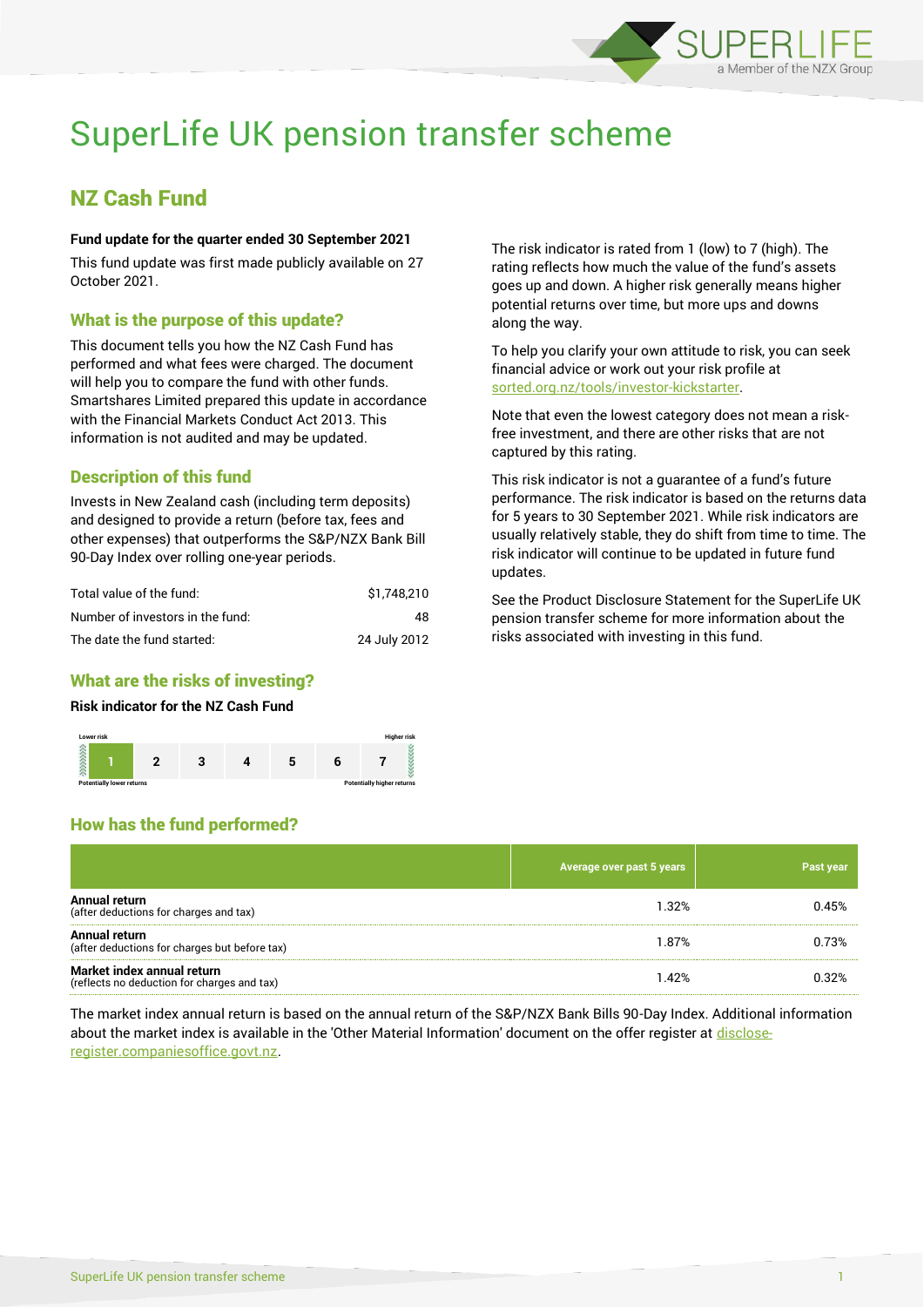

#### **Annual return graph**



This shows the return after fund charges and tax for each year ending 31 March since the fund started. The last bar shows the average annual return since the fund started, up to 30 September 2021.

**Important:** This does not tell you how the fund will perform in the future.

Returns in this update are after tax at 28%.

#### What fees are investors charged?

Investors in the NZ Cash Fund are charged fund charges. In the year to 31 March 2021 these were:

|                                                       | % per annum of fund's net<br>asset value |  |
|-------------------------------------------------------|------------------------------------------|--|
| <b>Total fund charges</b>                             | 0.53%                                    |  |
| Which are made up of:                                 |                                          |  |
| <b>Total management and administration</b><br>charges | 0.53%                                    |  |
| Including:                                            |                                          |  |
| Manager's basic fee                                   | 0.52%                                    |  |
| Other management and<br>administration charges        | 0.01%                                    |  |
| Other charges                                         | Dollar amount per investor               |  |
| <b>Administration fee</b>                             | \$60 per annum                           |  |

Investors may also be charged individual action fees for specific actions or decisions (for example, for transferring money into the scheme from a UK pension scheme). See the Product Disclosure Statement for the SuperLife UK pension transfer scheme for more information about those fees.

The fees set out above include GST where applicable.

Small differences in fees and charges can have a big impact on your investment over the long term.

#### Example of how this applies to an investor

Jess had \$10,000 in the fund at the start of the year and did not make any further contributions. At the end of the year, Jess received a return after fund charges were deducted of \$45 (that is 0.45% of her initial \$10,000). Jess paid other charges of \$60. This gives Jess a total loss after tax of -\$15 for the year.

#### What does the fund invest in?

#### **Actual investment mix**

This shows the types of assets that the fund invests in.

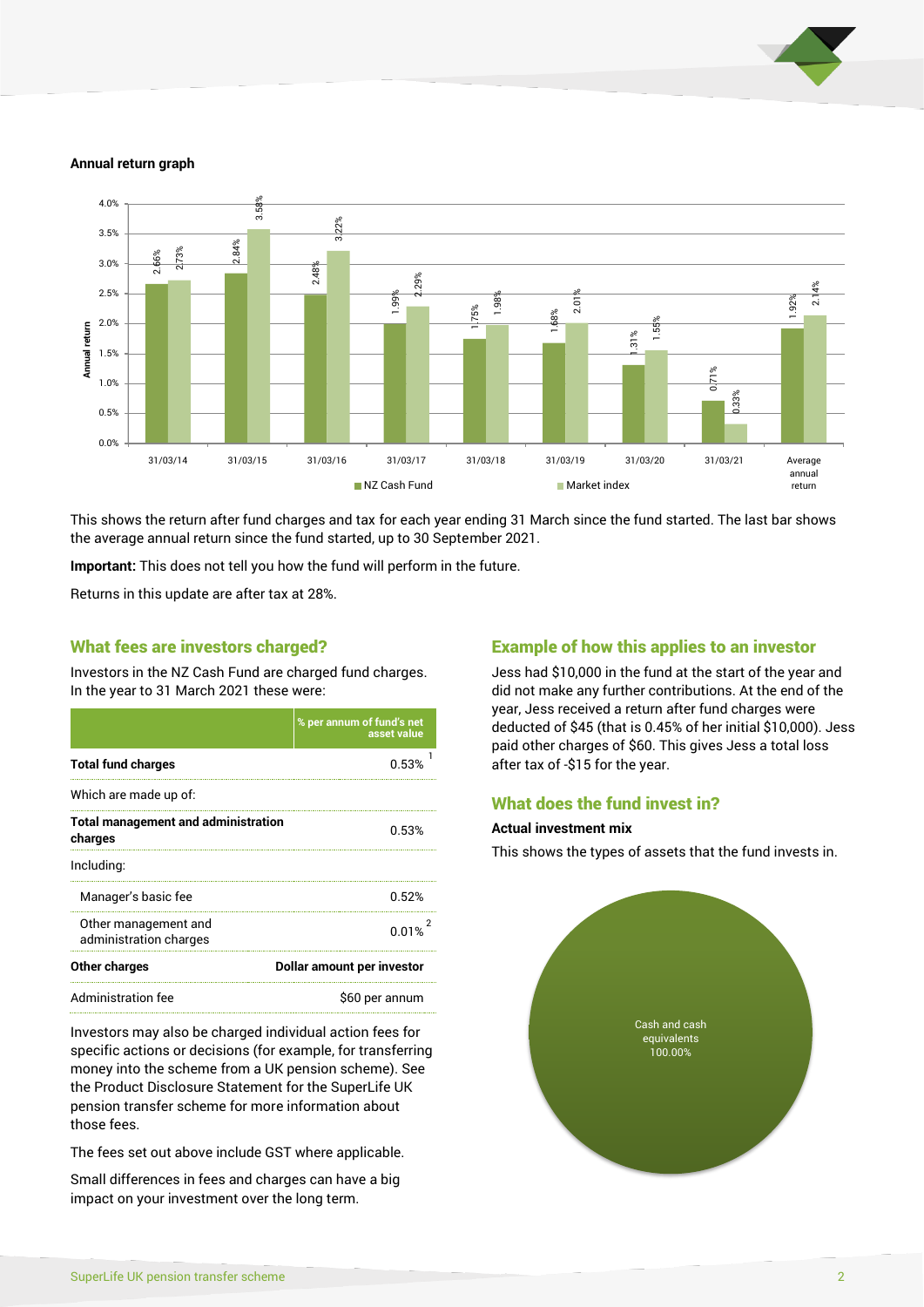

#### **Target investment mix**

This shows the mix of assets that the fund generally intends to invest in.

| <b>Target asset mix</b> |
|-------------------------|
| 100.00%                 |
|                         |
|                         |
|                         |
|                         |
|                         |
|                         |
|                         |
|                         |
|                         |

#### **Top 10 investments**

| <b>Name</b>                                               | % of fund's net<br>asset value | <b>Type</b>               | <b>Country</b> | <b>Credit rating</b><br>(if applicable) |
|-----------------------------------------------------------|--------------------------------|---------------------------|----------------|-----------------------------------------|
| Westpac 32 Day Notice Constant Maturity<br>Deposit        | 12.01%                         | Cash and cash equivalents | New Zealand    | AA-                                     |
| Bank of China Ltd 03/10/23 4.34% TD                       | 9.71%                          | Cash and cash equivalents | New Zealand    | A1                                      |
| <b>ANZ NZD Current Account</b>                            | 4.33%                          | Cash and cash equivalents | New Zealand    | AA-                                     |
| Bank of China Ltd 03/10/23 4.34% TD                       | 3.24%                          | Cash and cash equivalents | New Zealand    | A <sub>1</sub>                          |
| New Zealand Local Funding Agency 06/10/21<br><b>TNOTE</b> | 2.25%                          | Cash and cash equivalents | New Zealand    | $A1+$                                   |
| ANZ Bank Wellington 14/02/22 1.10% TD                     | 1.86%                          | Cash and cash equivalents | New Zealand    | $A1+$                                   |
| Kiwibank Ltd 09/05/22 1.33% TD                            | 1.86%                          | Cash and cash equivalents | New Zealand    | A <sub>1</sub>                          |
| Kiwibank Ltd 01/03/22 0.92 Td                             | 1.73%                          | Cash and cash equivalents | New Zealand    | A <sub>1</sub>                          |
| Fonterra Co-operative Group Ltd 08/10/21 FRN              | 1.62%                          | Cash and cash equivalents | New Zealand    | A-                                      |
| Auckland Council 19/10/21 PNOTE                           | 1.59%                          | Cash and cash equivalents | New Zealand    | $A1+$                                   |

The top 10 investments make up 40.20% of the fund's net asset value.

#### **Currency hedging**

The fund does not have foreign currency exposure.